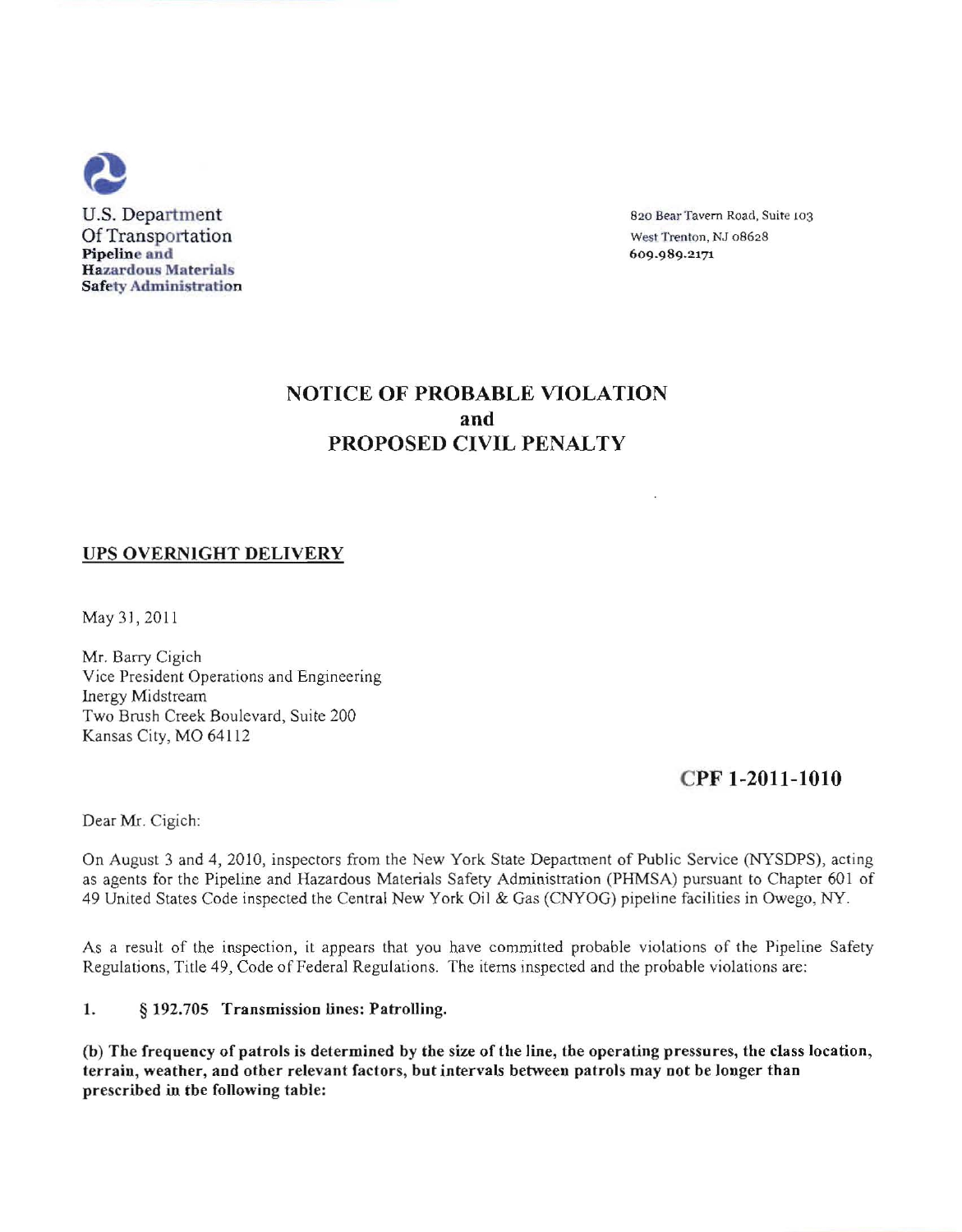# **120111010**

| Class location of<br>line | Maximum interval between patrols                        |                                                     |
|---------------------------|---------------------------------------------------------|-----------------------------------------------------|
|                           | At highway and railroad crossings                       | At all other places                                 |
| $\vert 1, 2 \vert$        | 7 1/2 months; but at least twice each<br>calendar year. | 15 months; but at least once each calendar<br>year. |

CNYOG did not perform patrols at highway and railroad crossings at least twice each calendar year not to exceed a maximum interval of  $7\frac{1}{2}$  months between patrols.

The CNYOG representative stated that patrols at highway and railroad crossings were made only once a year during the annual leakage survey of the piping.

NYSDPS inspector examined the record of the 2009 and 2010 patrols done during the annual leakage surveys.

### 2. § 192.455 External corrosion control: Buried or submerged pipelines installed after July 31, 1971.

(a) Except as provided in paragraphs  $(b)$ , (c), and (f) of this section, each buried or submerged pipeline installed after July 31, 1971, must be protected against external corrosion, including the following:

### (2) It must have a cathodic protection system designed to protect the pipeline in accordance with tbis subpart, installed and placed in operation within 1 year after completion of construction.

CNYOG did not demonstrate that a 9 mile long pipeline installed and placed into service in 2008 has a cathodic protection system designed to protect the pipeline in accordance with the requirements for corrosion control under Subpart I of Part 192.

The CNYOG representatives stated that no close interval survey (CIS) has ever been performed on the 9 mile long pipeline to determine adequate coverage of the initial cathodic protection system installed for that pipeline. CNYOG has only checked the cathodic protection of the 9 mile pipeline at 10 separate test stations, taking pipeto·soil reading without temporarily disconnecting the anodes at the test stations.

#### Proposed Civil Penalty

Under 49 United States Code, § 60122, you are subject to a civil penalty not to exceed \$100,000 for each violation for each day the violation persists up to a maximum of \$1,000,000 for any related series of violations. The Compliance Officer has reviewed the circumstances and supporting documentation involved in the above probable violations and has recommended that you be preliminarily assessed a civil penalty of \$16,200 as follows:

| Item number | PENALTY  |
|-------------|----------|
|             | \$16,200 |